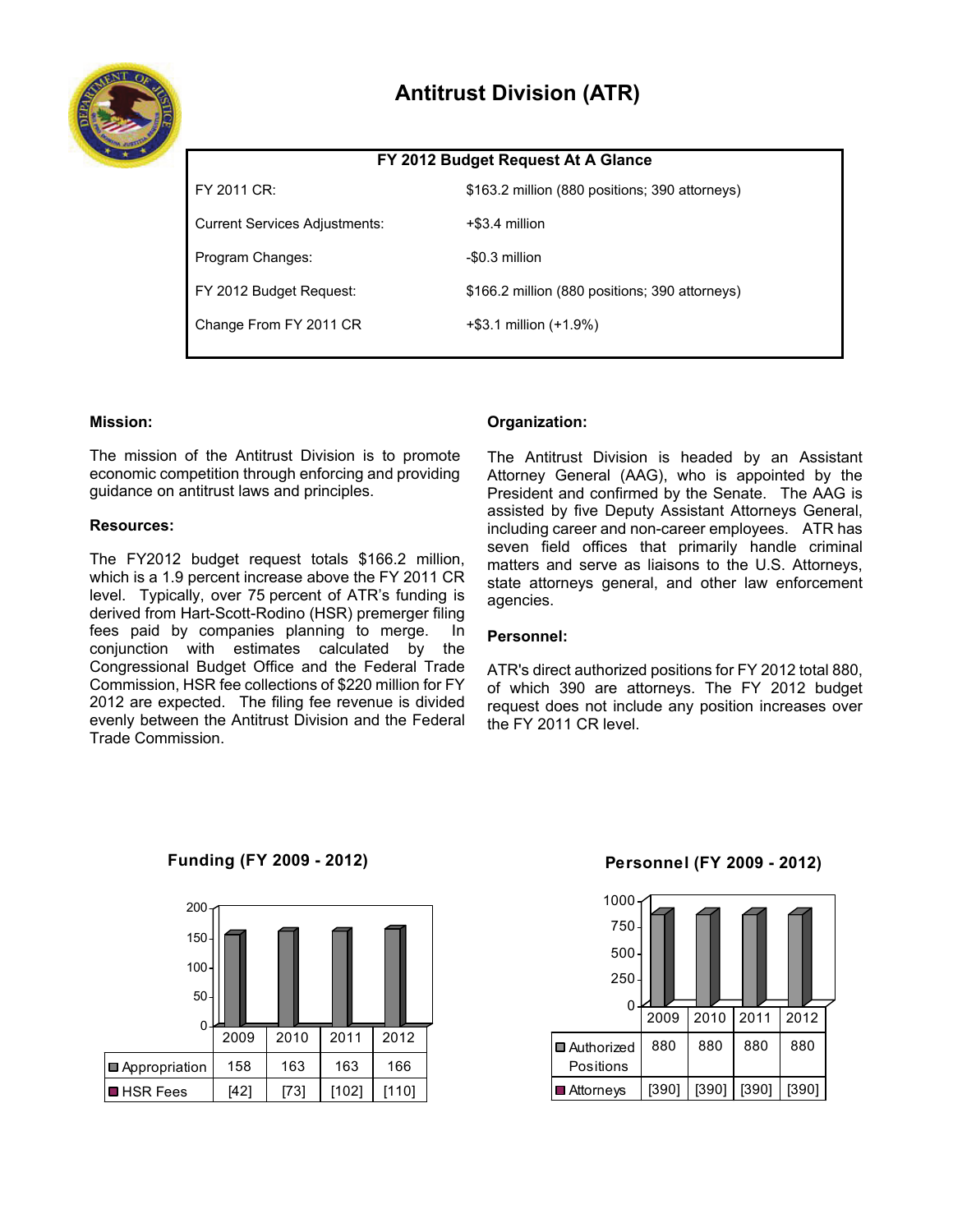## **FY 2012 Strategy:**

The Antitrust Division takes very seriously its role in enforcing antitrust laws that impact the U.S. Economy. As the Federal Government continues to implement programs aimed at restoring a healthy economy, ATR will continue work in essential areas in American and increasingly global markets to ensure that American consumers and businesses are left with a vibrant and appropriately competitive marketplace.

ATR essentially operates as a profit center for the Federal Government. Together with pre-merger filing fees, ATR's on-going history of criminal fine assessment and collection consistently bring in significantly more funds to the Treasury than the Division expends each fiscal year. In FY 2009, the Division obtained more than \$1 billion in criminal fines against antitrust violators, the majority of which are deposited into the Department's Crime Victims Fund. Since FY 2000, the Division has obtained more than \$4.6 billion in criminal fines and \$974 million in pre-merger filing fees.

Additional areas in which ATR will focus its efforts will involve America's financial systems; transportation systems, including domestic and international airline alliances and automobile manufacturing; energy reliance and alternate energy sources; and technology-related industries including hardware manufacturing and software applications. These areas and initiatives are in addition to business combinations and alliances that are being and will be proposed by American companies as they seek to remain solvent and profitable during challenging economic times.

#### **FY 2012 Program Changes:**

#### **Program Offset - Administrative Efficiencies:** -\$135,000 and 0 positions

The Department is continually evaluating its programs and operations with the goal of achieving across-the-board economies of scale that result in increased efficiencies and cost savings. In FY 2012, the Department is focusing on areas in which savings can be achieved, which include: printing, publications, travel, conferences, supplies, and general equipment. For ATR, these administrative For ATR, these administrative efficiencies will result in an offset of \$135,000.

#### **Program Offset - Extend Tech Refresh:** -\$76,000 and 0 positions

As desktops and laptops are used primarily for basic office automation applications (e.g., spreadsheets and word processing), replacing this inventory at a slower rate is expected to have minimal impact on Department operations. In FY 2012, the Department is proposing to extend the refresh rate of all desktops and laptops by one year, resulting in an offset of \$76,000 for ATR.

#### **Program Offset - Reduce Physical Footprint:** -\$100,000 and 0 positions

In FY 2012, the Department is proposing the consolidation of some sub-regional office locations which will allow components to better utilize existing workspace, as well as enhance information sharing and the ability of regional offices to deconflict efforts and reduce duplicative work. Components will realize savings from the consolidation of facilities, operations services and other related services. For the Antitrust Division, office space consolidation will result in an offset of \$100,000. To minimize the impact on components' operational capability, this offset applies only to GSA rent; staffing reductions are not proposed in the FY 2012 budget.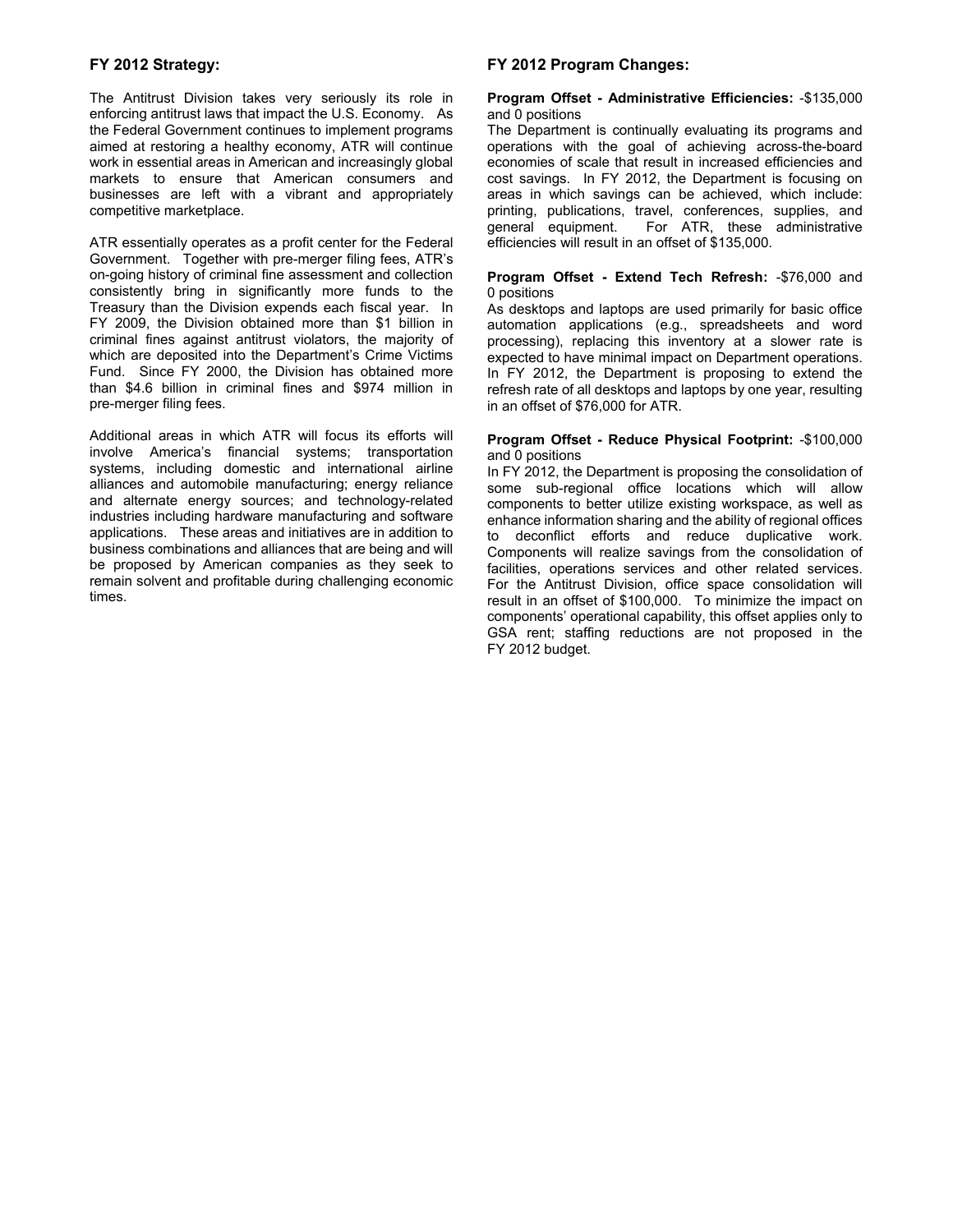# **Antitrust** (Dollars in Thousands)

|                                                            |     | <b>Antitrust</b> |               |  |
|------------------------------------------------------------|-----|------------------|---------------|--|
|                                                            | Pos | <b>FTE</b>       | <b>Amount</b> |  |
| 2010 Enacted                                               | 880 | 851              | 163,170       |  |
| 2011 Continuing Resolution                                 | 880 | 851              | 163,170       |  |
| 2012 Request                                               | 880 | 851              | 166,221       |  |
| Change 2012 from 2011 Continuing Resolution                |     | ŋ                | 3.051         |  |
| <b>Technical Adjustments</b>                               |     |                  |               |  |
| Subtotal Technical Adjustments                             | 0   | 0                |               |  |
| <b>Total Technical Adjustments</b>                         | 0   | 0                |               |  |
| <b>Adjustments to Base</b>                                 |     |                  |               |  |
| Increases:                                                 |     |                  |               |  |
| <b>ATB Transfers</b>                                       | 0   | 0                | $-183$        |  |
| Pay & Benefits                                             | 0   |                  | 2,269         |  |
| Domestic Rent & Facilities                                 | 0   |                  | 1,276         |  |
| Subtotal Increases:                                        | Λ   |                  | 3,362         |  |
| Decreases:                                                 |     |                  |               |  |
| Subtotal Decreases:                                        | 0   | 0                |               |  |
| <b>Total Adjustments to Base</b>                           | ŋ   | 0                | 3,362         |  |
| <b>Total Adjustments to Base and Technical Adjustments</b> | ŋ   |                  | 3,362         |  |
| 2012 Current Services                                      | 880 | 851              | 166,532       |  |
| <b>Program Changes</b>                                     |     |                  |               |  |
| Decreases:                                                 |     |                  |               |  |
| Program Offset - Administrative Efficiencies               | 0   | 0                | $-135$        |  |
| Program Offset - Extend Tech Refresh                       | 0   |                  | $-76$         |  |
| Program Offset - Reduce Physical Footprint                 | Ω   |                  | $-100$        |  |
| Subtotal, Program Decrease                                 | 0   | O                | $-311$        |  |
| <b>Total Program Changes</b>                               |     |                  | $-311$        |  |
| 2012 Request                                               | 880 | 851              | 166,221       |  |
| Change 2012 from 2011 Continuing Resolution                | 0   | $\Omega$         | 3,051         |  |